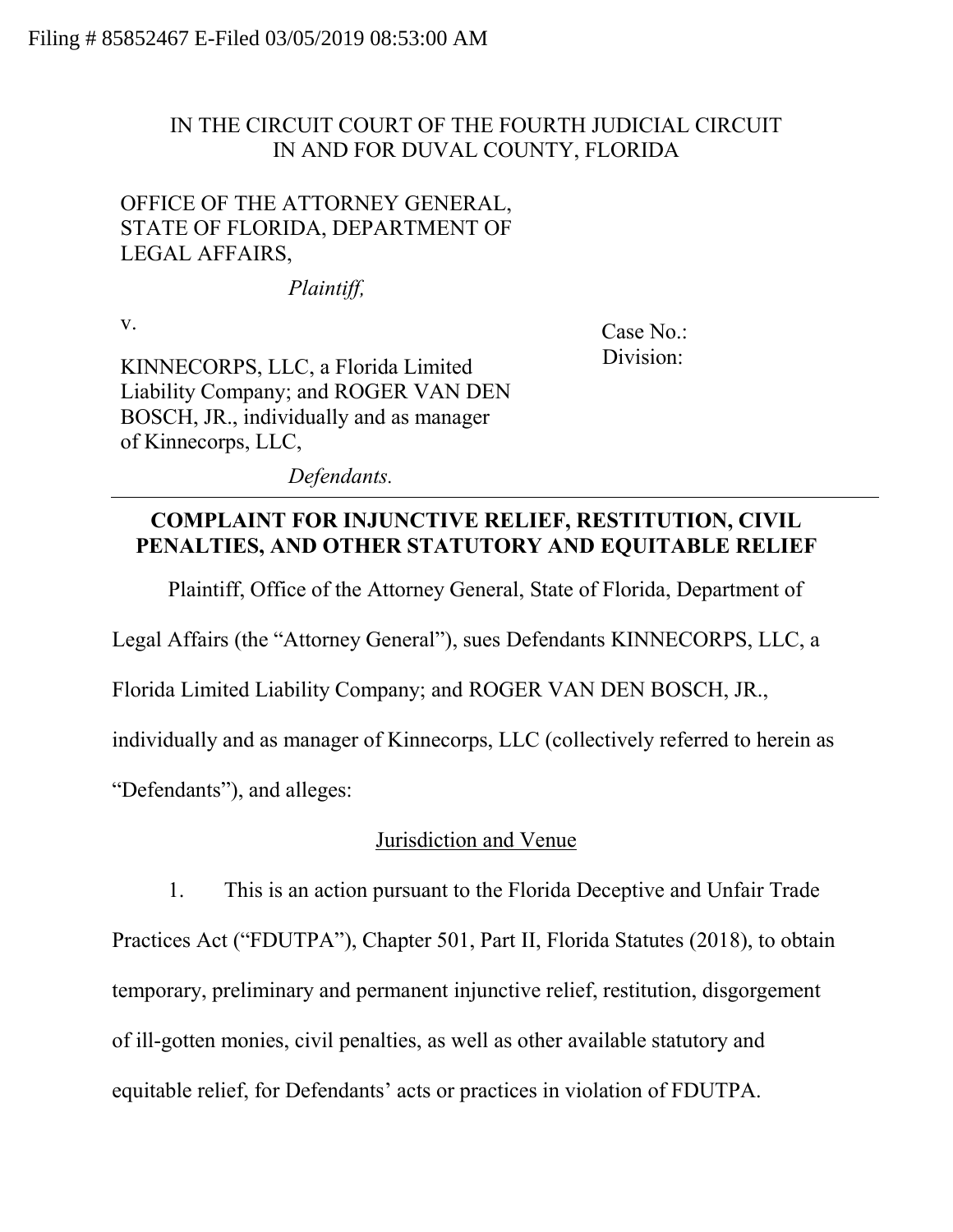2. The Court has subject matter jurisdiction pursuant to section 26.012, Florida Statutes, and FDUTPA.

3. Pursuant to section 47.011, Florida Statutes, venue is proper in the Circuit Court of the Fourth Judicial Circuit, in and for Duval County, Florida, as the individual Defendant resides in Duval County and the principal place of business for the limited liability company Defendant is also in Duval County.

4. At all times material to this Complaint, the Defendants solicited consumers as defined in section 501.203(7), Florida Statutes.

5. At all times material to this Complaint, the Defendants engaged in trade or commerce as defined in section 501.203(8), Florida Statutes.

6. At all times material to this Complaint, the Defendants offered or provided goods or services as defined in section 501.203(8), Florida Statutes.

7. Pursuant to sections 95.11(3) and 501.207(5), Florida Statutes, all of the acts, practices, occurrences, and transactions upon which this Complaint is based occurred within four (4) years of the filing of the Complaint.

#### The Parties

8. The Attorney General is an "enforcing authority" under FDUTPA and is authorized to bring this action and seek injunctive and other statutory relief pursuant to sections 501.207, 501.2075, and 501.2077, Florida Statutes.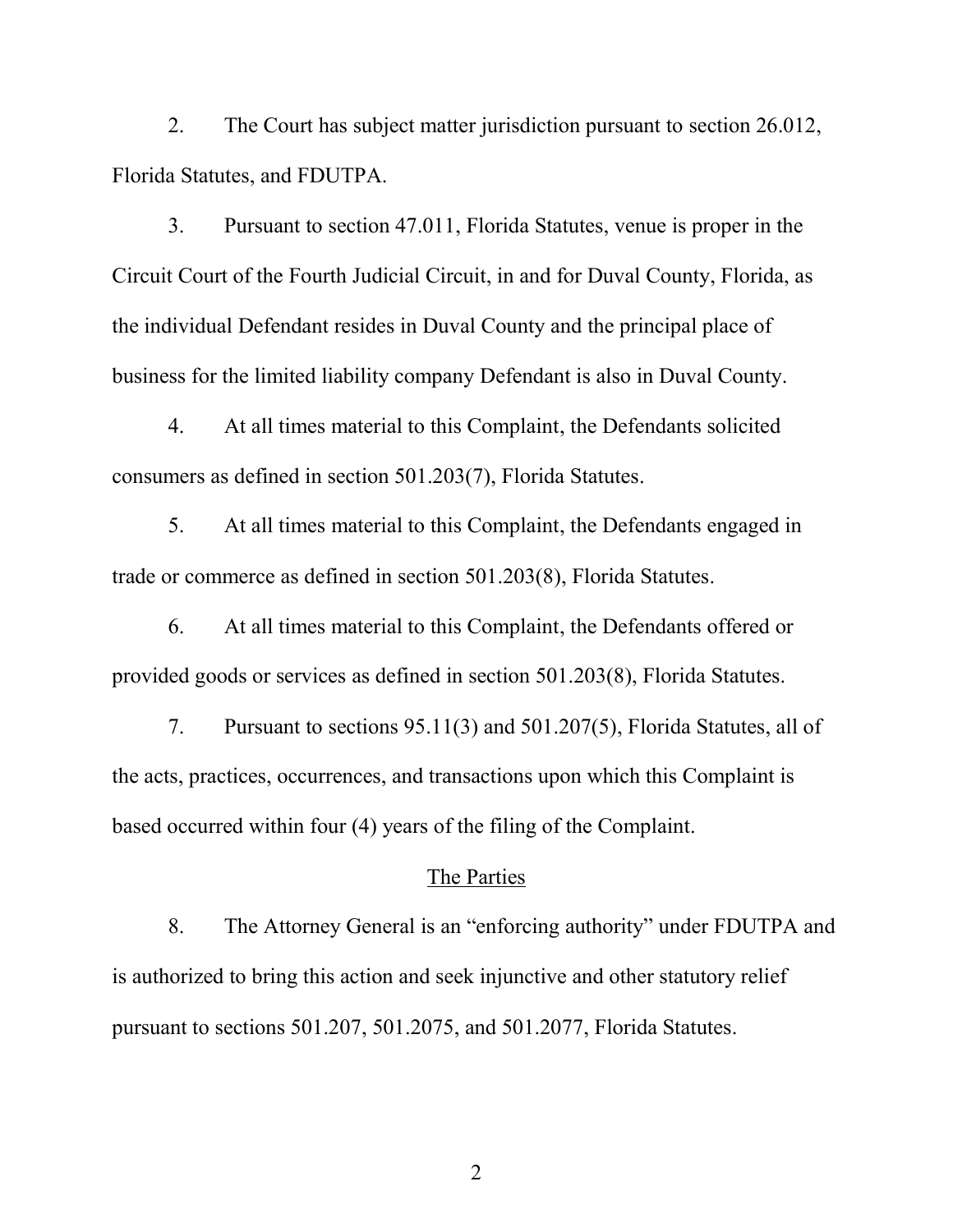9. Pursuant to section 501.203(2), Florida Statutes, the alleged statutory violations occurred in or affected residents of more than one judicial circuit in the State of Florida.

10. Pursuant to section 501.207(2), Florida Statutes, the Attorney General conducted an investigation of the alleged matters, and Florida Attorney General Ashley Moody determined that this enforcement action against the Defendants serves the public interest.

11. Defendant Kinnecorps, LLC, ("KINNECORPS") is a Florida Limited Liability Company doing business in Florida and is registered with the Florida Department of State as an active entity with a principal address of 8761 Perimeter Parke [sic] Blvd., Suite 105, Jacksonville, Florida 32216.

12. Defendant Roger Van Den Bosch, Jr. ("RVDB") resides at 120 8th Avenue S., Apt. A, Jacksonville Beach, Florida 32250. In connection with the matters alleged herein, RVDB transacts or has transacted business in Florida.

### RVDB's Control of KINNECORPS

13. RVDB is a Manager of KINNECORPS. At all times material to this Complaint, acting alone or in concert with others, RVDB has formulated, directed, controlled, had the authority to control, or directly participated in the various acts and practices of KINNECORPS set forth in this Complaint.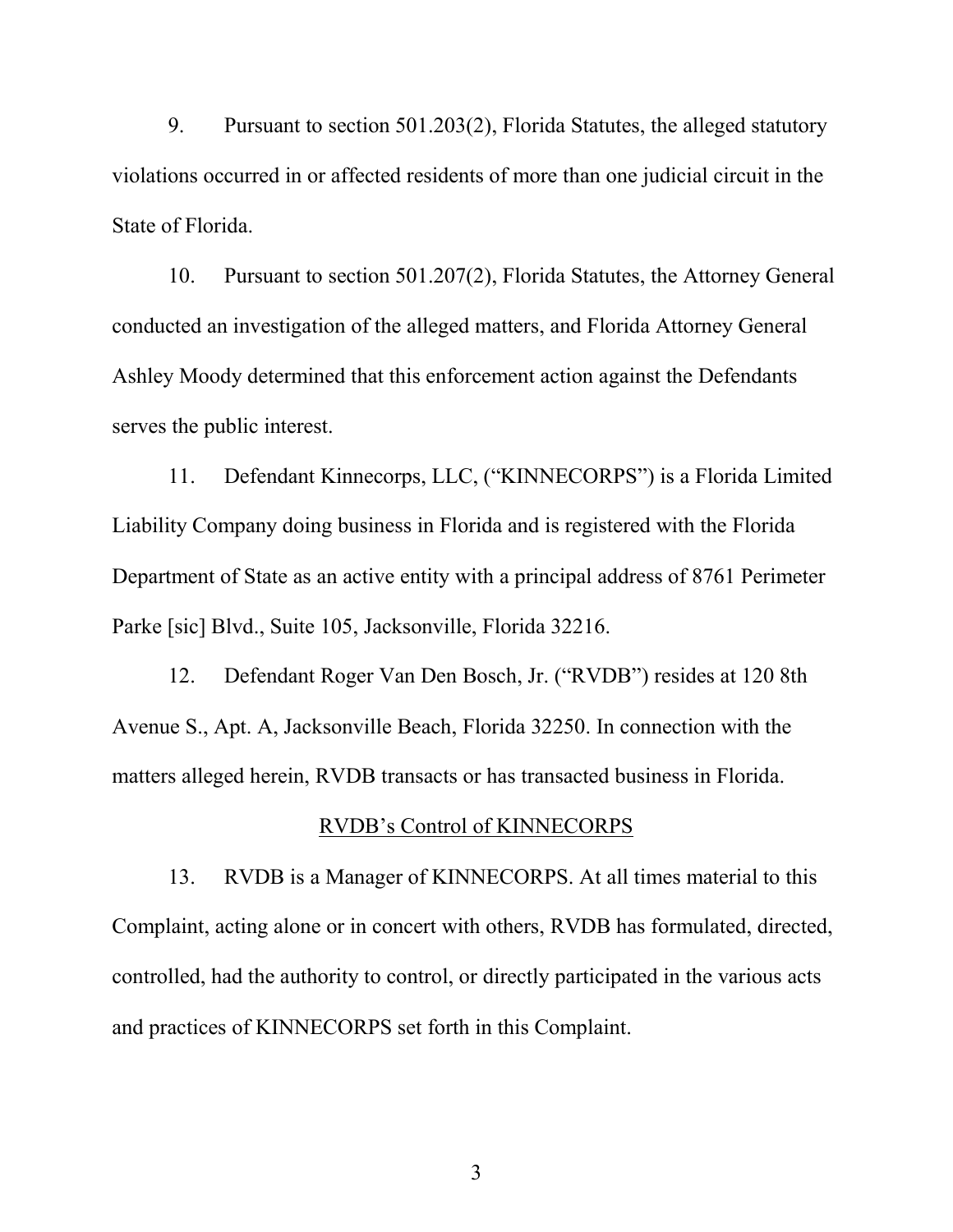14. At all times material to this Complaint, RVDB held, in his own name, a roofing contractor construction license from the City of Jacksonville under which KINNECORPS operated. KINNECORPS does not have its own construction license to conduct business operations.

15. RVDB possessed signatory authority, along with Jennifer Kinnebrew, on KINNECORPS' First Atlantic Bank company bank account.

16. Upon information and belief, RVDB possessed signatory authority on KINNECORPS' CHASE bank account, which is titled in the name of "Roger Van Den Bosch d/b/a Kinnecorps."

17. RVDB wrote checks on both KINNECORPS' First Atlantic Bank and CHASE company bank accounts.

18. RVDB also used KINNECORPS' First Atlantic Bank and CHASE company bank accounts to fund his personal expenditures.

19. RVDB's personal expenditures funded through KINNECORPS' bank accounts were unrelated to KINNECORPS' business operations.

20. Funds spent by RVDB for his personal expenses from the KINNECORPS company bank accounts were not available to be used for KINNECORPS' legitimate business expenses - such as repairing roofs.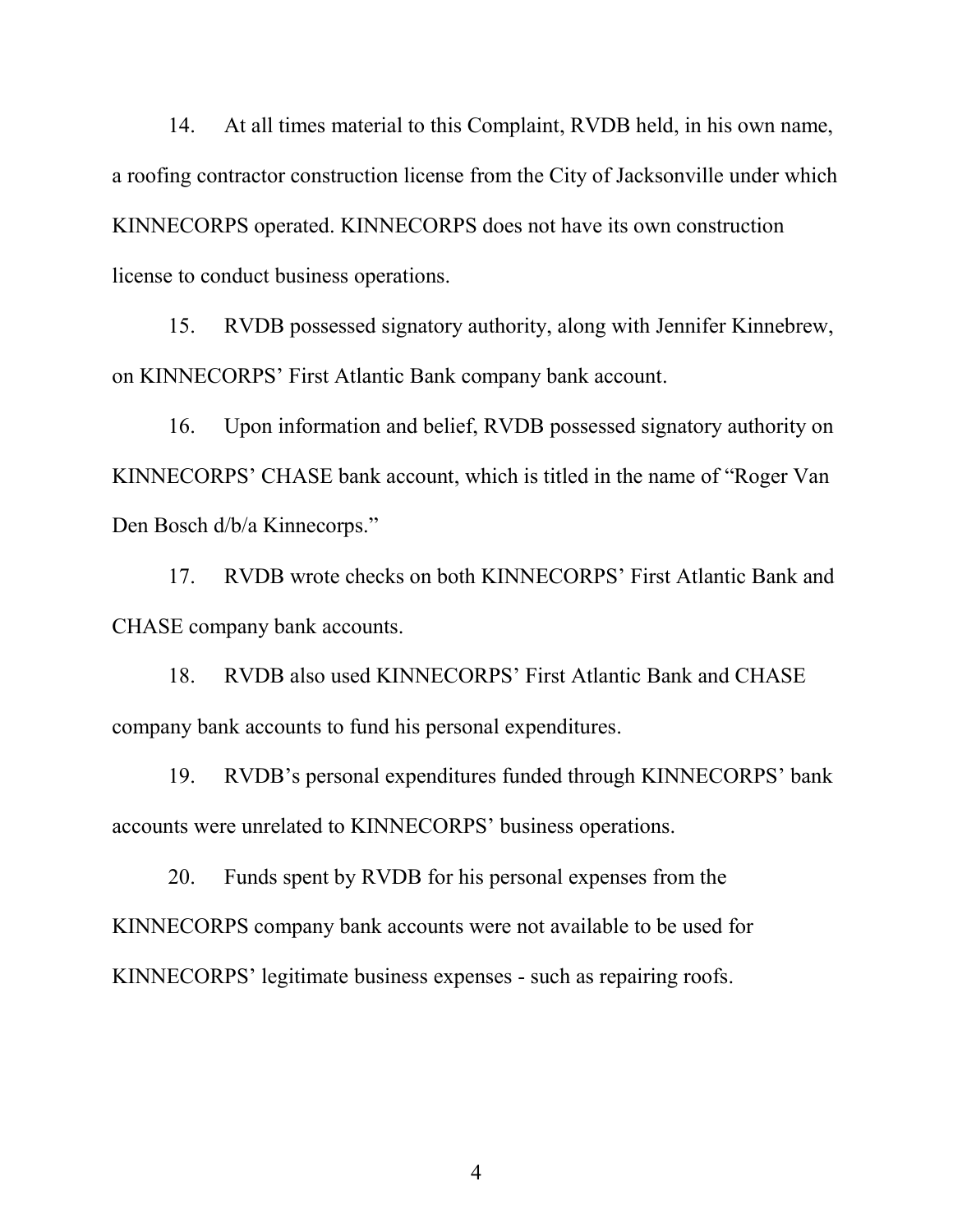### The Defendants' Business Practices

21. Defendants have engaged in a course of conduct to solicit, offer to provide, sell, provide, or arrange for others to provide construction services, including but not limited to roof repairs and roof replacements to Florida consumers.

22. Defendants solicit consumers to sign a contract for the roofing work.

23. Defendants collect monies from the consumer directly and/or by collecting funds from the consumer's insurance carrier prior to commencing the roofing work.

24. Defendants do not perform the roofing work as promised.

25. Upon information and belief, at all times material to this Complaint, the roofing work that Defendants were to perform required a permit or permits under the applicable codes and ordinances.

26. Upon information and belief, in all instances material to this Complaint, Defendants did not apply for or obtain the necessary permits for the roofing work within the required statutory timeframe.

27. Upon information and belief, in all instances material to this Complaint, Defendants did not complete the roofing work.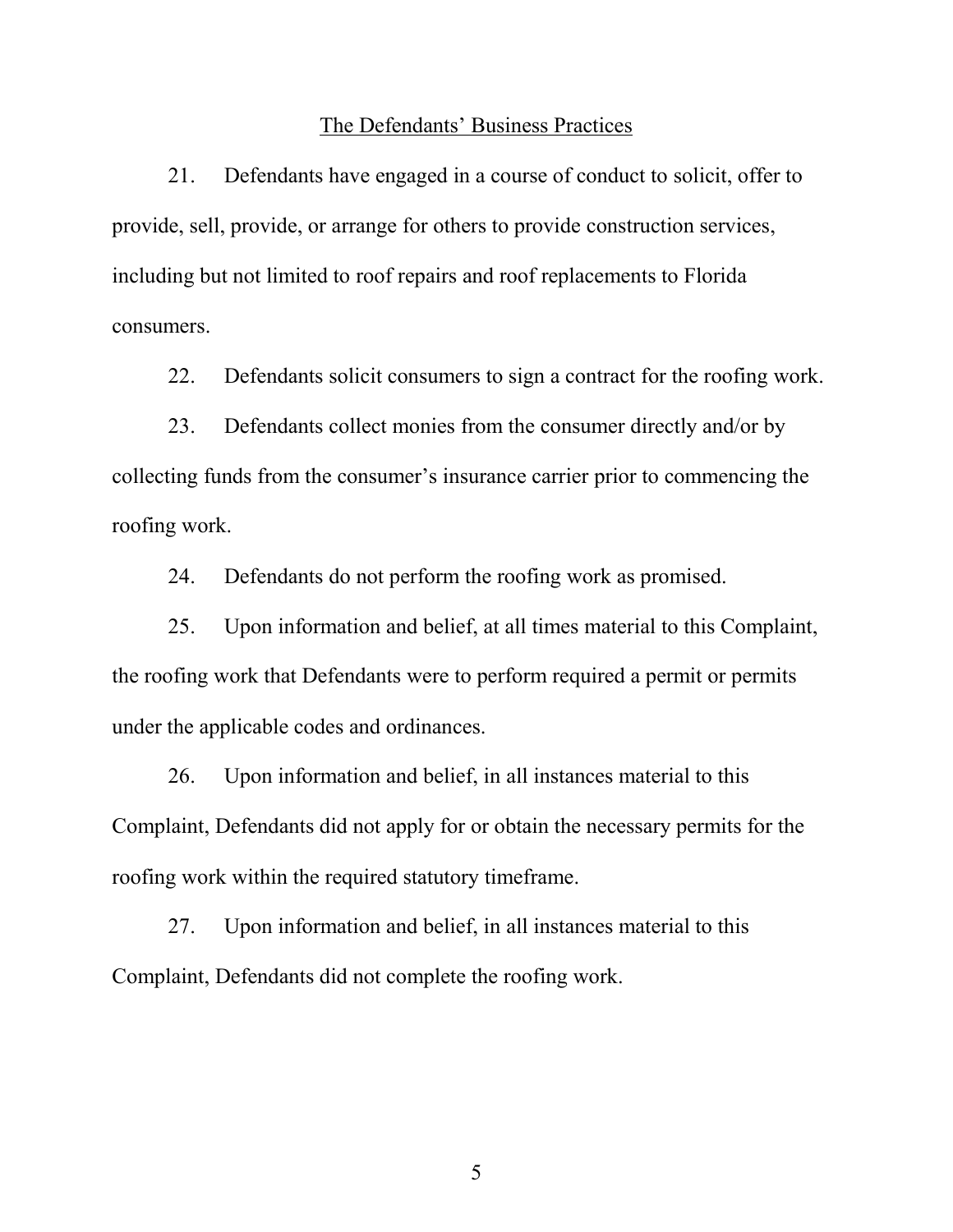28. Defendants also include a sizable penalty provision in their contracts with consumers, as follows:

> If this contract is cancelled by the customer later than midnight of the 3rd business day from execution, customer shall pay twenty percent (30%) [sic] of insurance proceeds or \$3,000.00, whichever is greater, to Kinnecorps as compensation for said cancellation to be effective to cover inspection services, estimates, traveling and time spent with insurance and adjusters. Cancellation must be sent via certified mail to Kinnecorps.

29. Upon information and belief, this penalty provision inhibits consumers from hiring other roofing contractors to perform the needed roofing work. This penalty provision also prevents consumers from cancelling the contracts or requesting refunds when Defendants fail to perform.

30. Upon Information and belief, KINNECORPS and RVDB knew or should have known that Defendants were accepting funds from consumers and failing to fulfill Defendants' obligation to complete the roofing repairs.

31. As a result of Defendants' acts and practices, consumers suffered substantial economic injury, including, *inter alia*: a) loss of the consumer's payment of the consumer's insurance deductible for roofing work ultimately not performed; b) loss of the funds paid by consumers to Defendants for roofing work ultimately not performed; and c) the loss of the consumers' insurance funds taken by the Defendants without performing the roofing work.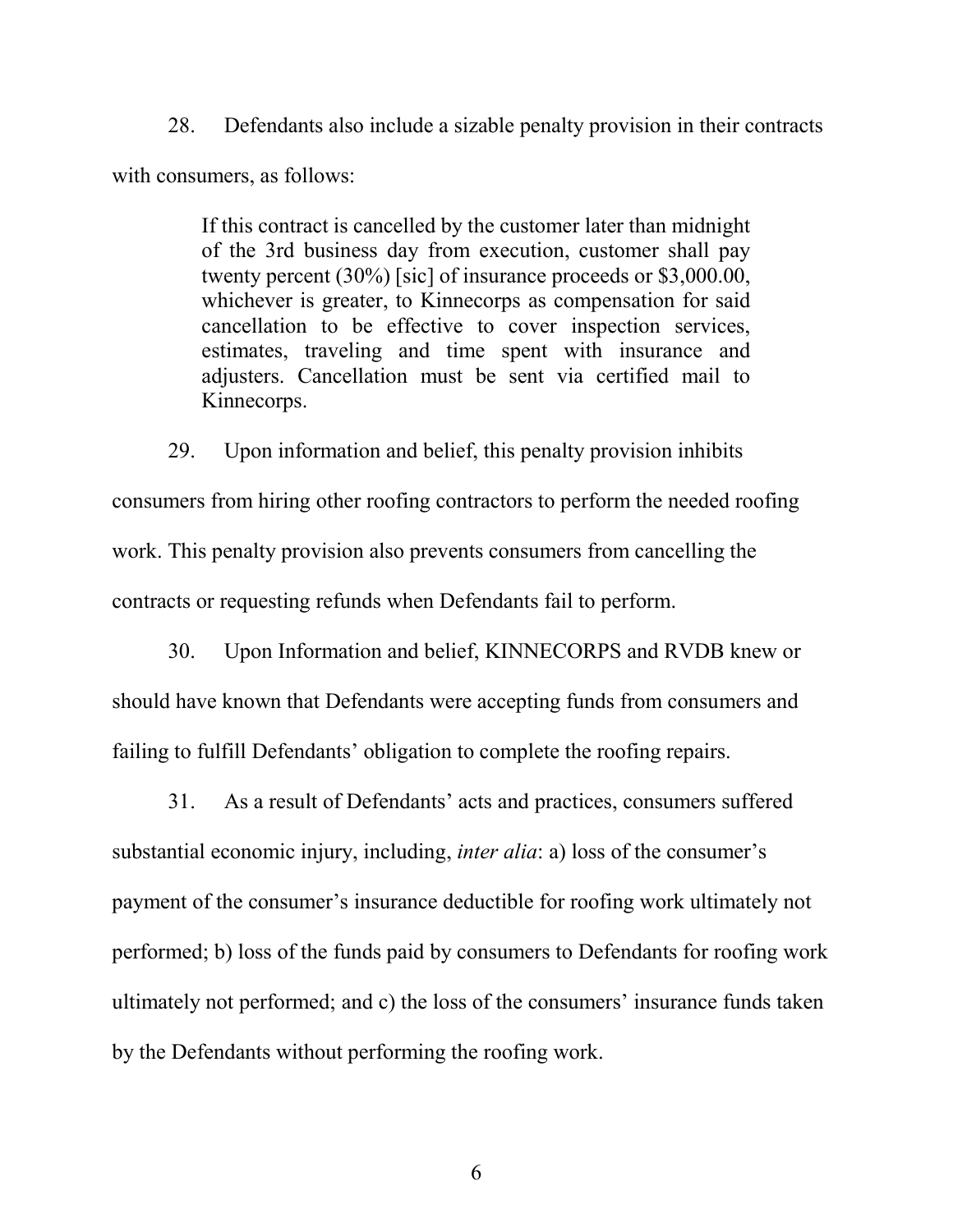32. As set forth in this Complaint, Florida consumers have been victims of Defendants' unlawful business practices.

33. Senior citizens and other such persons enumerated in section 501.2077, Florida Statutes, have been victims of Defendants' unlawful business practices.

34. Defendants' acts or practices in this Complaint were willful violations of FDUTPA as set forth in section 501.2075, Florida Statutes.

35. The Defendants' violations of FDUTPA have caused consumers to suffer past and ongoing substantial injury resulting in the unjust enrichment of the Defendants. Absent injunctive relief by the Court, the Defendants are likely to continue to injure consumers, reap unjust enrichment, and harm the public interest.

#### **Count I:**

## **Violation of FDUTPA (Defendants' Unfair Business Acts or Practices)**

36. The Attorney General incorporates and adopts by reference paragraphs 1 through 35 as if set forth fully herein.

37. FDUTPA, specifically section 501.204(1), Florida Statutes, makes unlawful "[u]nfair methods of competition, unconscionable acts or practices, and unfair or deceptive acts or practices in the conduct of any trade or commerce."

38. As set forth herein, RVBD and KINNECORPS, acting through their employees, representatives and agents within the scope of their authority, engaged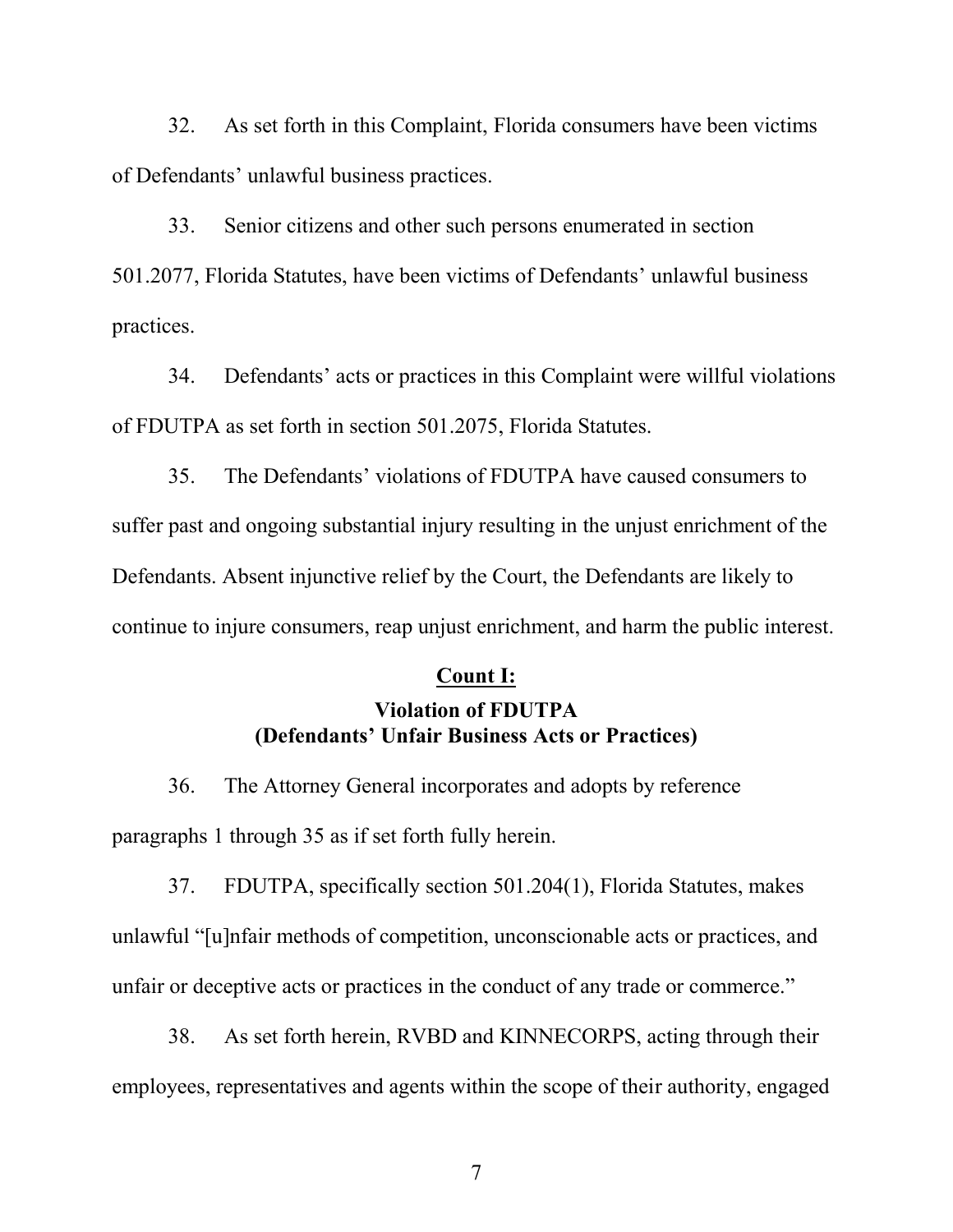in the following unfair acts or practices in the conduct of trade or commerce in violation of section 501.204(1), Florida Statutes:

- a. soliciting roofing jobs from consumers when Defendants lacked the necessary financial resources to begin or complete the work;
- b. taking payments from consumers for roofing jobs when Defendants were not going to perform the roofing work;
- c. taking consumers' insurance proceeds for roofing jobs when Defendants were not going to perform the roofing work; and
- d. failing to perform the roofing work.

39. In truth and in fact, Defendants failed to inform the consumers that Defendants lacked the necessary funds to begin or complete the work or that Defendants were not going to perform the roofing work. In addition, Defendants failed to perform the roofing work.

40. Consumers have suffered, and continue to suffer, substantial economic injury as a result of Defendants' continuing violations of FDUTPA.

41. The injuries suffered by consumers outweigh the benefits, if any, provided to the consumers by Defendants' actions.

42. The injuries suffered by the consumers due to Defendants' unfair acts or practices are not injuries that the consumers, themselves, could have reasonably avoided.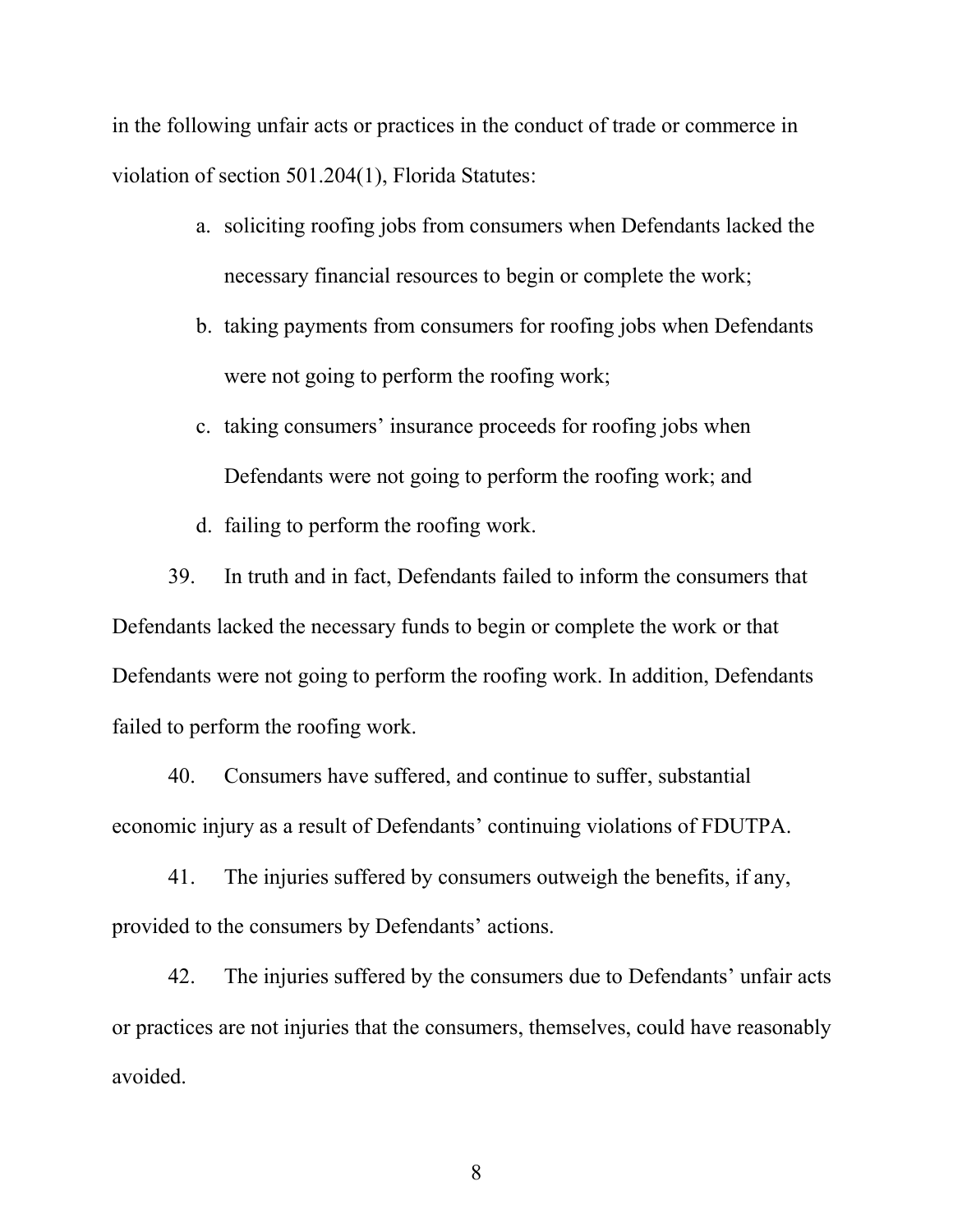43. Defendants willfully engaged in the acts and practices set forth herein when Defendants either knew or should have known that such acts and practices were unfair or otherwise prohibited by law.

44. Pursuant to sections 501.207(1)(b) and (3), Florida Statutes, this Court is empowered to grant injunctive relief and such legal or other equitable relief as this Court may deem appropriate to halt and redress violations of any provision of law alleged in this Complaint. The Court, in the exercise of its equitable jurisdiction, may award ancillary relief, including: rescission or reformation of contracts, appointment of a receiver, restitution, the refund of monies paid, the sequestration or freezing of assets, and the disgorgement of ill-gotten monies, to prevent and remedy any violation of FDUTPA enforced by the Attorney General.

45. Absent injunctive relief by this Court, Defendants are likely to continue to injure consumers, reap unjust enrichment, and harm the public interest.

46. The Attorney General has incurred reasonable attorney's fees and costs in its investigation and in maintaining this action against the Defendants and, pursuant to sections 501.2075 and 501.2105, Florida Statutes, the Attorney General is entitled to an award of same.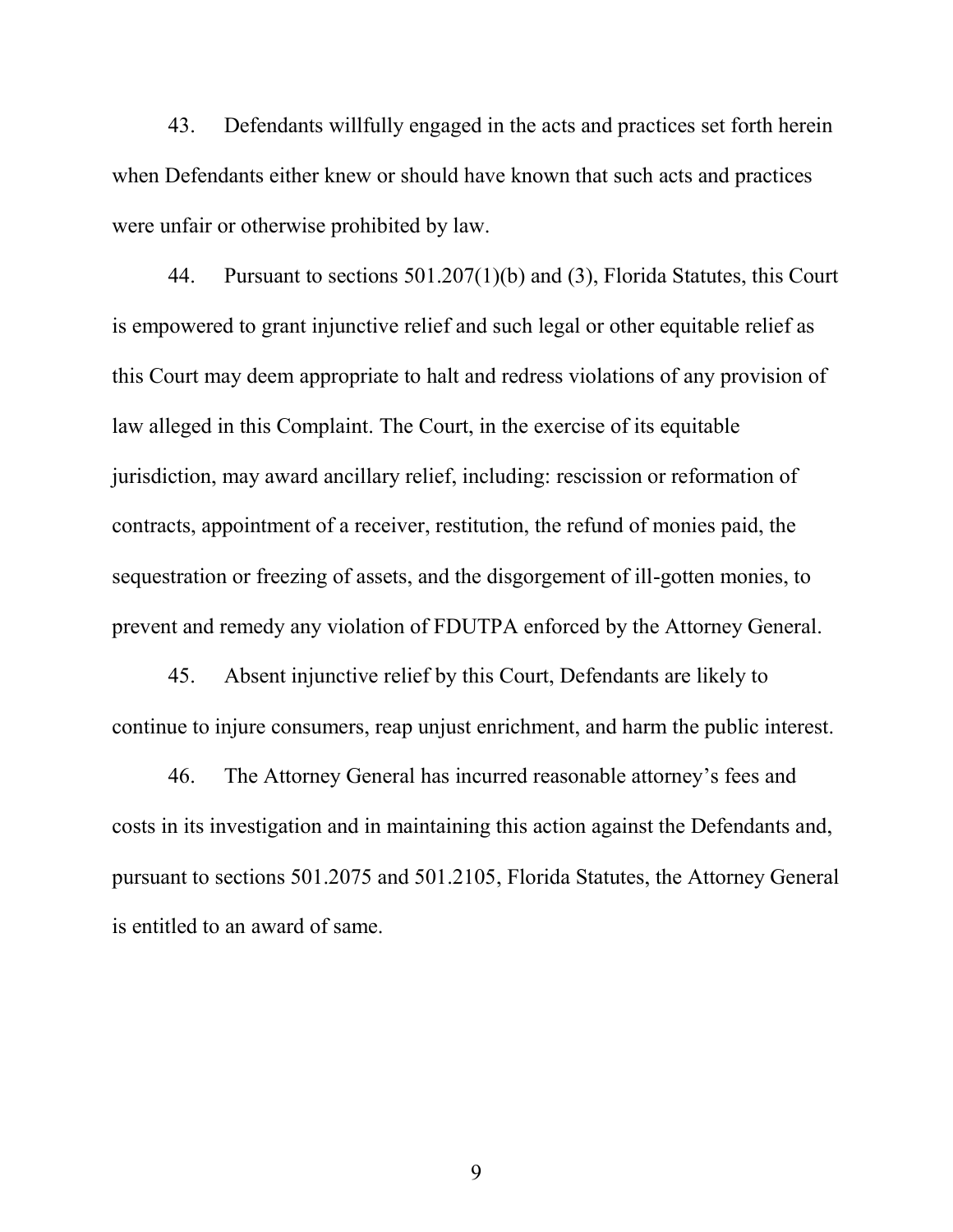### **Count II:**

### **Violation of FDUTPA (Defendants' Deceptive Business Acts or Practices)**

47. The Attorney General incorporates and adopts by reference paragraphs 1 through 35 as if set forth fully herein.

48. FDUTPA, specifically section 501.204(1), Florida Statutes, makes unlawful "[u]nfair methods of competition, unconscionable acts or practices, and unfair or deceptive acts or practices in the conduct of any trade or commerce."

49. As set forth herein, RVDB and KINNECORPS, acting through their employees, representatives and agents within the scope of their authority, engaged in the following deceptive acts or practices in the conduct of trade or commerce in violation of section 501.204(1), Florida Statutes:

- a. soliciting roofing jobs from consumers when Defendants lacked the necessary financial resources to begin or complete the work, by, in part, representing that Defendants would perform the roofing work;
- b. continuing to represent to consumers that Defendants would perform the roofing work when, in fact, Defendants did not perform the roofing work;
- c. taking payments from consumers for roofing jobs when Defendants were not going to perform the roofing work; and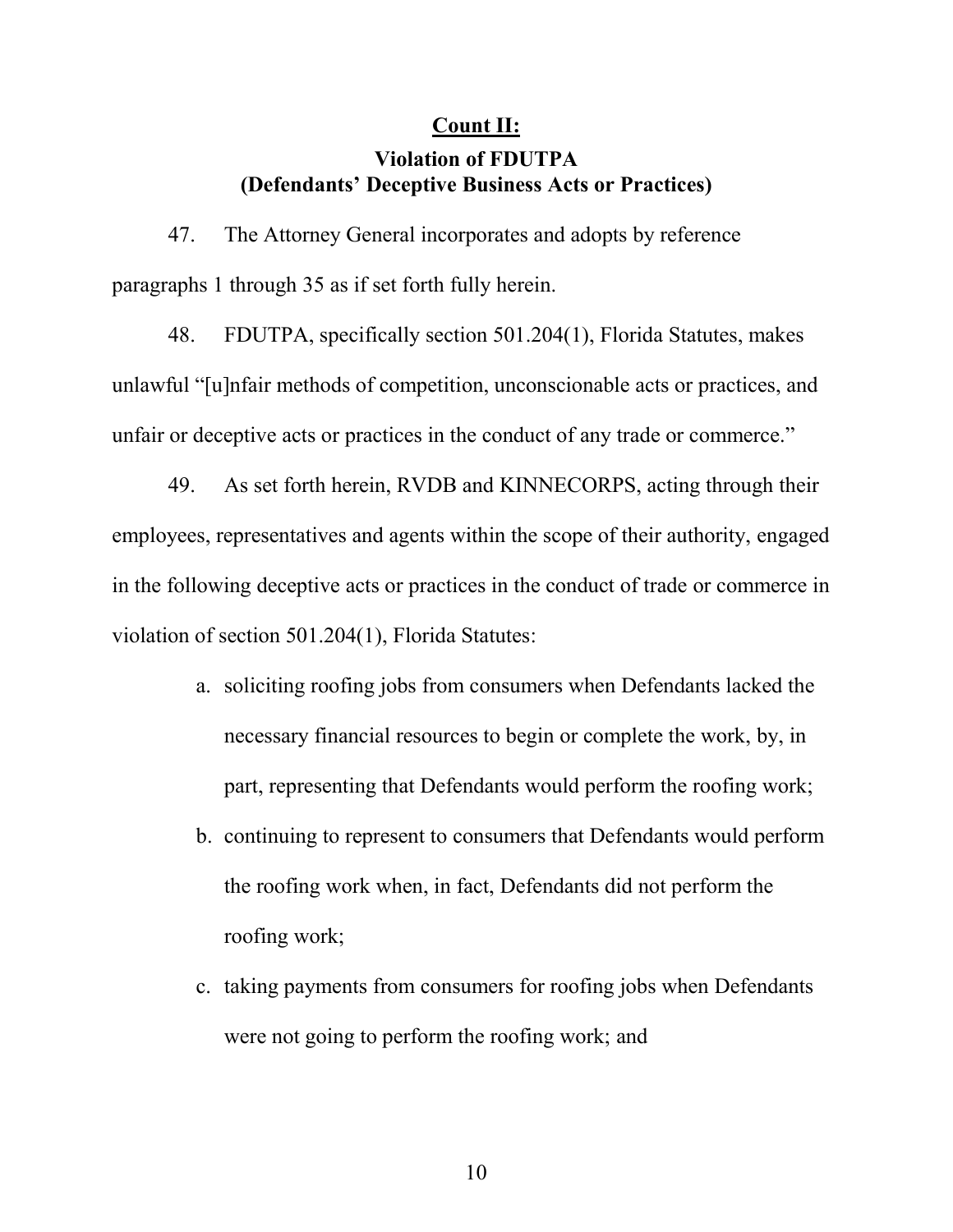d. taking consumers' insurance proceeds for roofing jobs when Defendants were not going to perform the roofing work.

50. Defendants' actions were likely to deceive consumers, who acted reasonably under the circumstances.

51. Because of Defendants' actions, and to the consumers' detriment, the consumers have suffered, and continue to suffer substantial economic injury as a result of Defendants' continuing violations of FDUTPA.

52. Defendants willfully engaged in the acts and practices set forth herein when Defendants either knew or should have known that such acts and practices were deceptive or otherwise prohibited by law.

53. Pursuant to sections 501.207(1)(b) and (3), Florida Statutes, this Court is empowered to grant injunctive relief and such other relief as this Court may deem appropriate to halt and redress violations of any provision of law alleged in this Complaint. The Court, in the exercise of its equitable jurisdiction, may award ancillary relief, including: rescission or reformation of contracts, appointment of a receiver, restitution, the refund of monies paid, the sequestration or freezing of assets, and the disgorgement of ill-gotten monies, to prevent and remedy any violation of FDUTPA enforced by the Attorney General.

54. Absent injunctive relief by this Court, Defendants are likely to continue to injure consumers, reap unjust enrichment, and harm the public interest.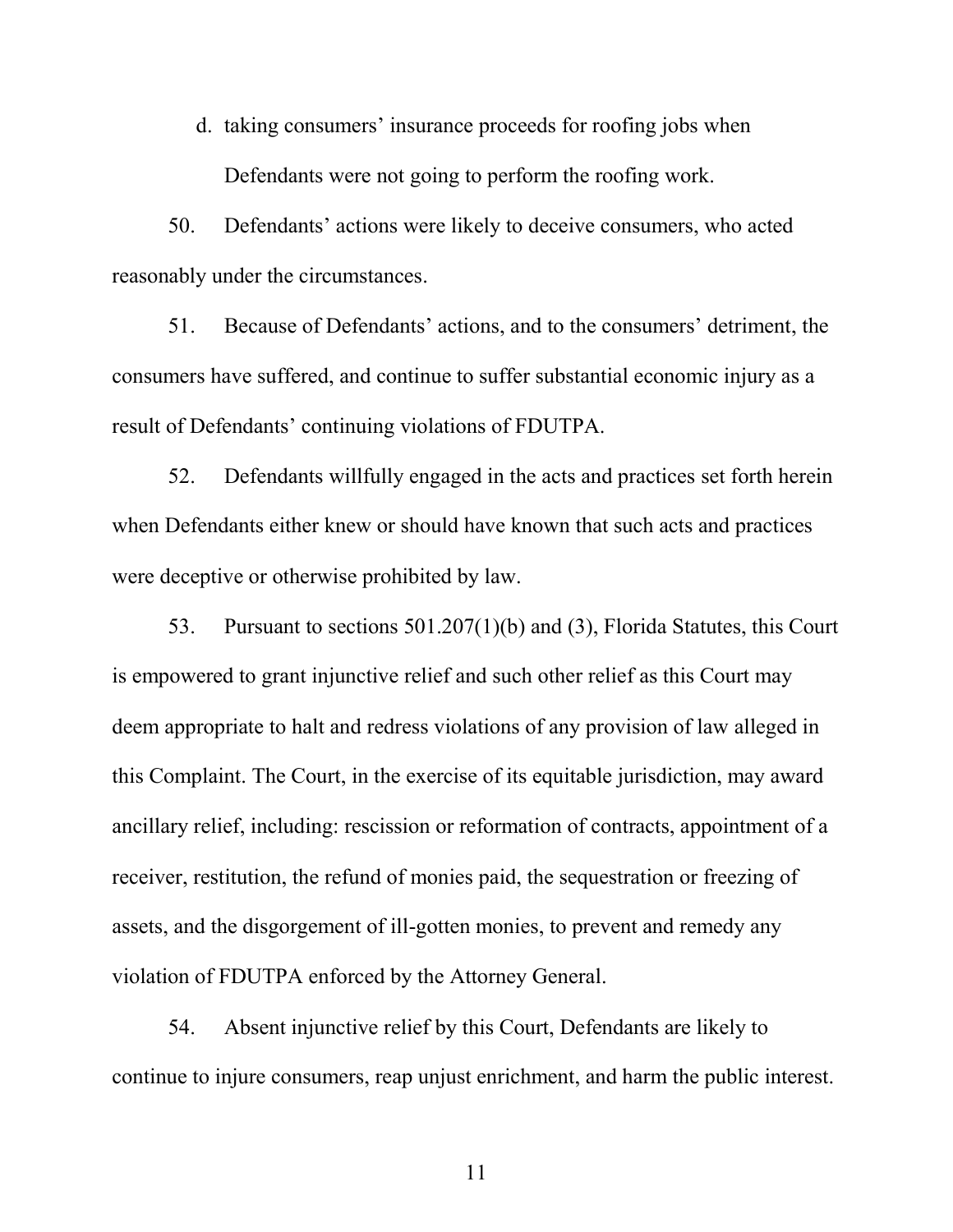55. The Attorney General has incurred reasonable attorney's fees and costs in its investigation and in maintaining this action against the Defendants and, pursuant to sections 501.2075 and 501.2105, Florida Statutes, the Attorney General is entitled to an award of same.

#### **Prayer for Relief**

WHEREFORE, pursuant to Chapter 501, Part II, Florida Statutes, and the Court's own powers to grant legal or equitable relief, the Attorney General respectfully requests that the Court:

i. Enter a judgment in favor of the Attorney General and against Defendants, jointly and severally, on all Counts;

ii. Enter an order imposing reasonable restrictions upon the future activities of Defendants by prohibiting Defendants from accepting monies for roof repair or replacement without timely obtaining the necessary construction permits and completing the roof work as promised;

iii. Enter an Order: a) preventing the enforcement by Defendants of any liquidated damage or penalty provision in favor of KINNECORPS from any contract to provide roof repair or replacement; and b) preventing the enforcement by Defendants of any provision operating as an assignment of insurance benefits provision allowing Defendants to claim the consumers' insurance proceeds;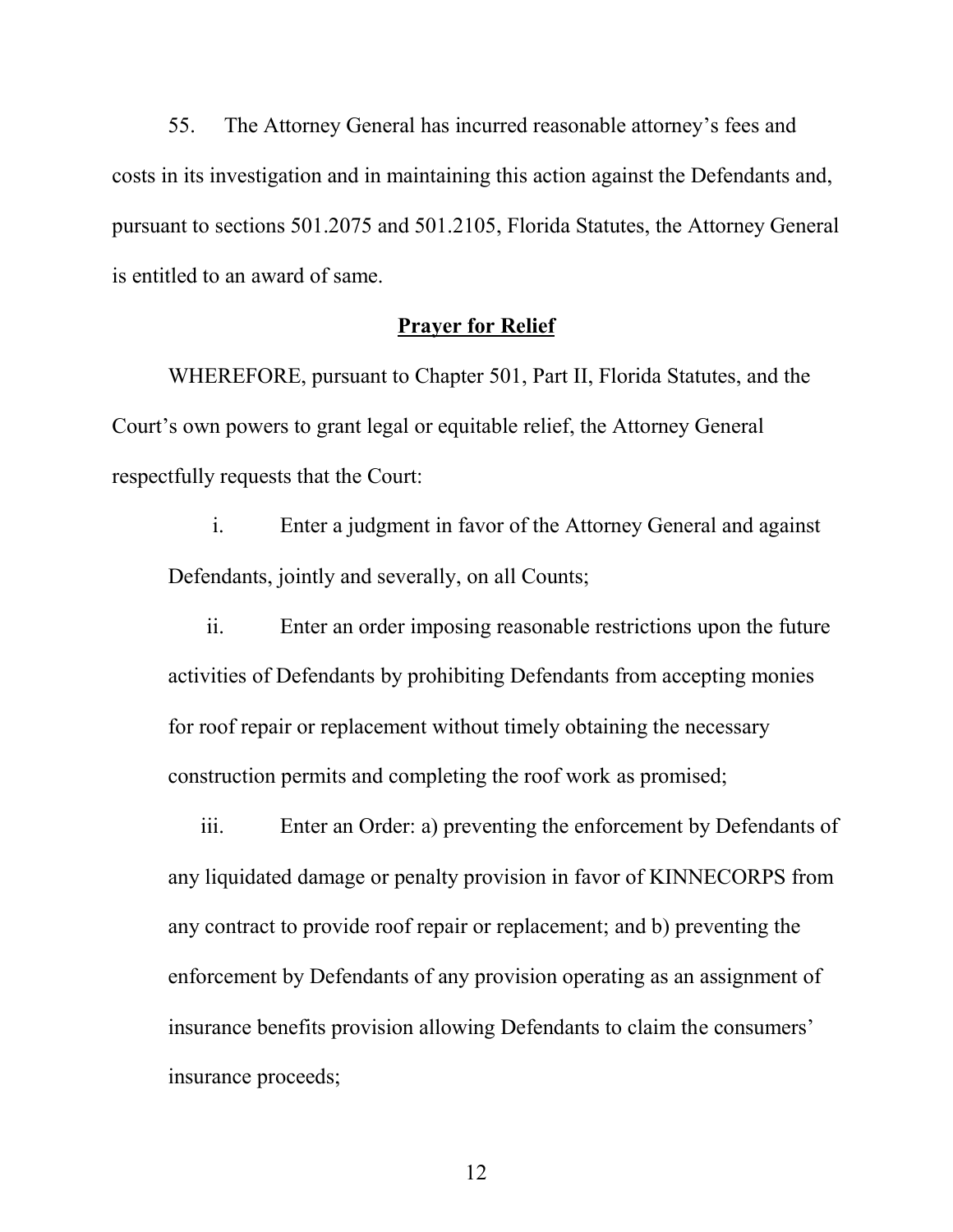iv. Enter an Order requiring the Defendants provide restitution to consumers of all monies paid by consumers or their insurance companies for roofing projects where the Defendants: a) failed to complete the roofing project in full; or b) failed to begin the roofing project within 120 days of accepting monies from the consumer or the consumers' insurance carrier;

v. Award such relief as the Court finds necessary to redress injury to consumers resulting from Defendants' violations of FDUTPA, including but not limited to, rescission or reformation of contracts, the refund of monies paid, restitution, and disgorgement of all monies received by Defendants (either directly from the consumers or from the consumers' insurance companies) to perform roofing work where Defendants failed to perform the roofing work in full;

vi. Enter an order against the Defendants, jointly and severally assessing civil penalties in the amount of \$10,000 for each act or practice found to be in violation of section 501.2075, Florida Statutes;

vii. Enter an order against the Defendants, jointly and severally assessing civil penalties in the amount of \$15,000 for each act or practice found to be in violation of section 501.2077, Florida Statutes;

viii. Enter an order awarding the Attorney General its reasonable attorney's fees and costs of bringing and maintaining this action; and